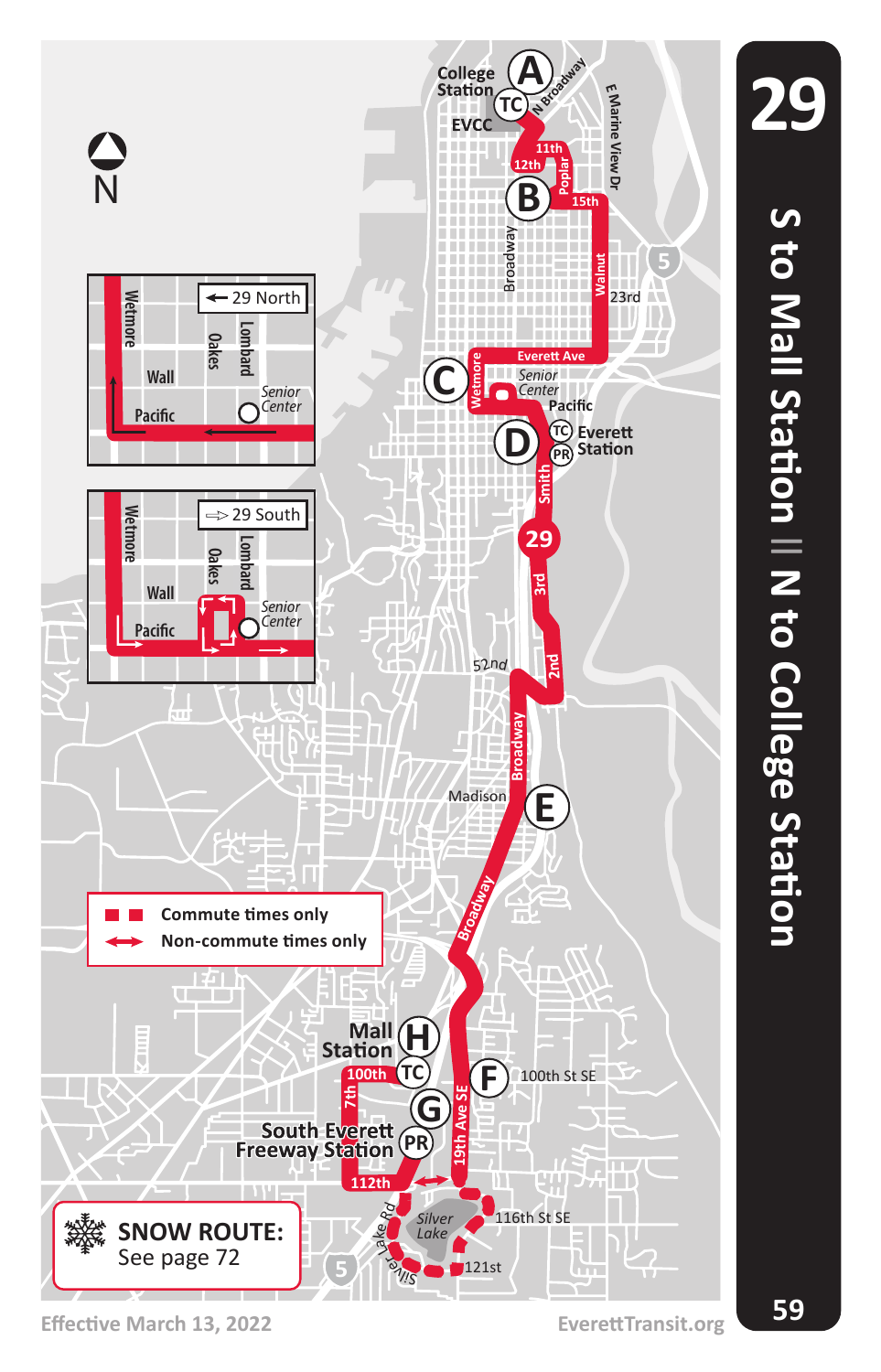

**SOUTH TO MALL STATION**

# **29 Monday – Friday**

|            | Α                                         | B                     |                          | D                                   | E                                 | F                 | G                                           | Н                      |
|------------|-------------------------------------------|-----------------------|--------------------------|-------------------------------------|-----------------------------------|-------------------|---------------------------------------------|------------------------|
| TRIP NOTES | <b>College</b><br><b>Station</b><br>Bay D | 15th<br><b>Fulton</b> | Wetmore<br><b>Hewitt</b> | Everett<br><b>Station</b><br>Bay F1 | <b>Broadway</b><br><b>Madison</b> | 19th Ave<br>101st | <b>S</b> Everett<br><b>Fwy Stn</b><br>Bay 1 | Mall<br><b>Station</b> |
|            | 1054                                      | 2100                  | 1370                     | 2340                                | 4177                              | 6377              | 6331                                        |                        |
| <b>SL</b>  | 5:30                                      | 5:34                  | 5:41                     | 5:47                                | 5:55                              | 6:01              | 6:08                                        | 6:17                   |
| <b>SL</b>  | 6:00                                      | 6:04                  | 6:12                     | 6:18                                | 6:26                              | 6:32              | 6:39                                        | 6:48                   |
| <b>SL</b>  | 6:30                                      | 6:34                  | 6:42                     | 6:48                                | 6:56                              | 7:02              | 7:11                                        | 7:20                   |
| <b>SL</b>  | 7:00                                      | 7:04                  | 7:12                     | 7:18                                | 7:26                              | 7:32              | 7:41                                        | 7:50                   |
| <b>SL</b>  | 7:30                                      | 7:34                  | 7:42                     | 7:48                                | 7:56                              | 8:02              | 8:11                                        | 8:20                   |
| <b>SL</b>  | 8:00                                      | 8:04                  | 8:12                     | 8:18                                | 8:26                              | 8:32              | 8:41                                        | 8:50                   |
| <b>SL</b>  | 8:30                                      | 8:34                  | 8:42                     | 8:48                                | 8:56                              | 9:02              | 9:11                                        | 9:20                   |
| <b>SL</b>  | 9:00                                      | 9:04                  | 9:12                     | 9:19                                | 9:27                              | 9:34              | 9:43                                        | 9:52                   |
| <b>SL</b>  | 9:30                                      | 9:34                  | 9:42                     | 9:49                                | 9:57                              | 10:04             | 10:13                                       | 10:22                  |
| <b>SL</b>  | 10:00                                     | 10:04                 | 10:12                    | 10:19                               | 10:27                             | 10:34             | 10:41                                       | 10:49                  |
|            | 10:30                                     | 10:34                 | 10:42                    | 10:49                               | 10:57                             | 11:04             | 11:10                                       | 11:19                  |
|            | 11:00                                     | 11:04                 | 11:12                    | 11:19                               | 11:27                             | 11:34             | 11:40                                       | 11:49                  |
|            | 11:30                                     | 11:34                 | 11:44                    | 11:51                               | 11:59                             | 12:06             | 12:12                                       | 12:21                  |
|            | 12:00                                     | 12:04                 | 12:12                    | 12:19                               | 12:27                             | 12:34             | 12:40                                       | 12:49                  |
|            | 12:30                                     | 12:34                 | 12:42                    | 12:49                               | 12:57                             | 1:04              | 1:10                                        | 1:19                   |
|            | 1:00                                      | 1:04                  | 1:12                     | 1:19                                | 1:27                              | 1:34              | 1:40                                        | 1:49                   |
|            | 1:30                                      | 1:34                  | 1:42                     | 1:49                                | 1:57                              | 2:04              | 2:10                                        | 2:19                   |
|            | 2:00                                      | 2:04                  | 2:12                     | 2:19                                | 2:27                              | 2:34              | 2:40                                        | 2:49                   |
|            | 2:30                                      | 2:34                  | 2:42                     | 2:49                                | 2:57                              | 3:04              | 3:10                                        | 3:19                   |
|            | 2:55                                      | 2:59                  | 3:07                     | 3:14                                | 3:22                              | 3:29              | 3:35                                        | 3:44                   |
| <b>SL</b>  | 3:30                                      | 3:34                  | 3:42                     | 3:49                                | 3:57                              | 4:04              | 4:11                                        | 4:20                   |
| <b>SL</b>  | 4:00                                      | 4:04                  | 4:12                     | 4:19                                | 4:27                              | 4:34              | 4:41                                        | 4:50                   |
| <b>SL</b>  | 4:30                                      | 4:34                  | 4:42                     | 4:49                                | 4:57                              | 5:04              | 5:11                                        | 5:20                   |
| <b>SL</b>  | 5:00                                      | 5:04                  | 5:12                     | 5:19                                | 5:27                              | 5:33              | 5:40                                        | 5:49                   |
| <b>SL</b>  | 5:30                                      | 5:34                  | 5:42                     | 5:49                                | 5:57                              | 6:03              | 6:10                                        | 6:19                   |
| <b>SL</b>  | 6:00                                      | 6:04                  | 6:12                     | 6:18                                | 6:26                              | 6:32              | 6:39                                        | 6:48                   |
| <b>SL</b>  | 6:30                                      | 6:34                  | 6:42                     | 6:48                                | 6:56                              | 7:02              | 7:09                                        | 7:18                   |
| <b>SL</b>  | 7:00                                      | 7:04                  | 7:12                     | 7:18                                | 7:26                              | 7:32              | 7:39                                        | 7:48                   |
| <b>SL</b>  | 8:00                                      | 8:04                  | 8:12                     | 8:18                                | 8:26                              | 8:32              | 8:39                                        | 8:48                   |
| <b>SL</b>  | 9:00                                      | 9:04                  | 9:11                     | 9:17                                | 9:25                              | 9:31              | 9:40                                        | 9:49                   |
| <b>SL</b>  | 10:00                                     | 10:04                 | 10:11                    | 10:17                               | 10:25                             | 10:31             | 10:40                                       | 10:49                  |

#### **Bold type denotes p.m. times**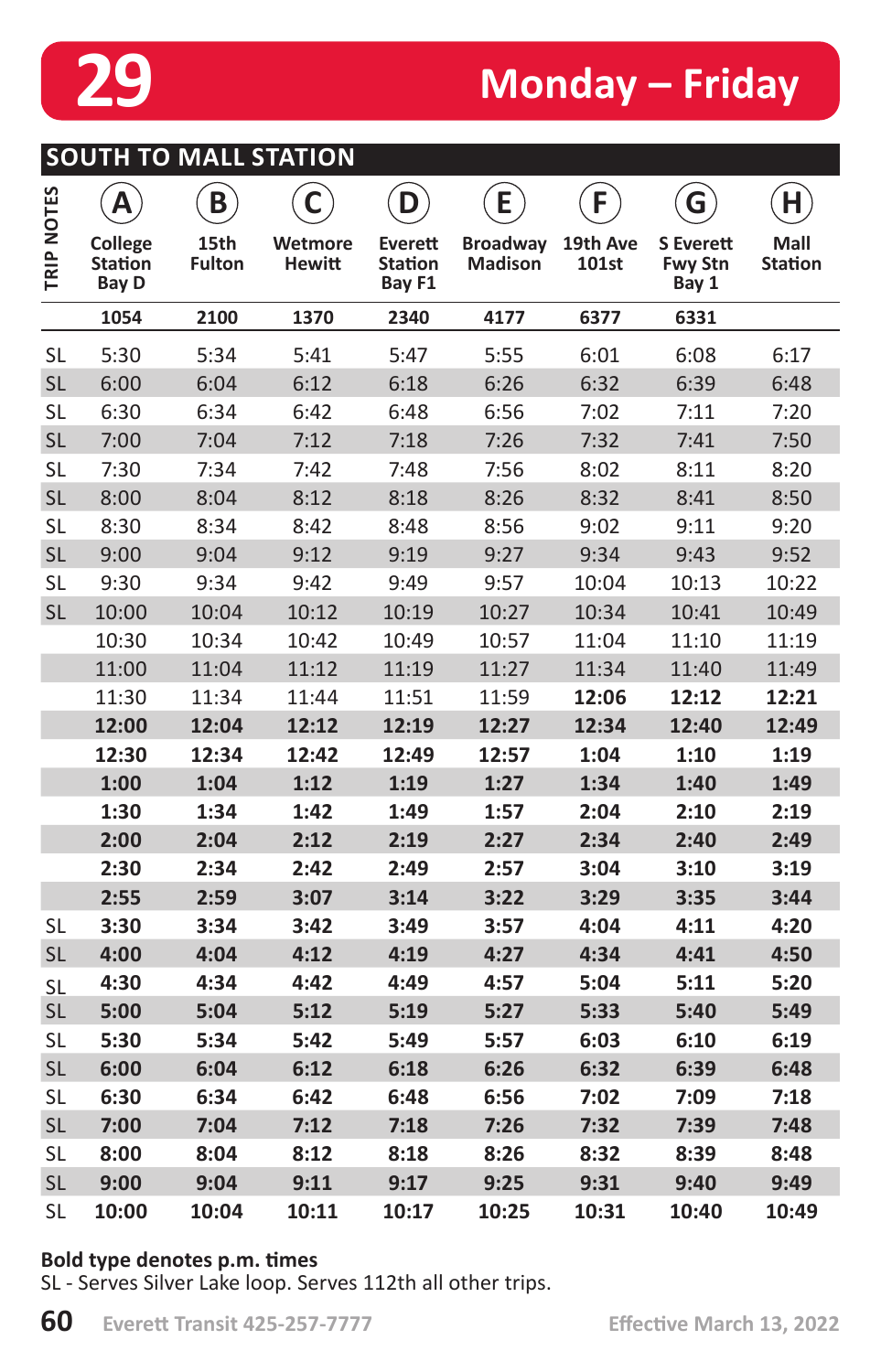### **NORTH TO COLLEGE STATION**

|            | H                               | G                                           | F.                | E                                | D                                   | C                        | B                    | Α                  |
|------------|---------------------------------|---------------------------------------------|-------------------|----------------------------------|-------------------------------------|--------------------------|----------------------|--------------------|
| TRIP NOTES | Mall<br><b>Station</b><br>Bay 1 | <b>S</b> Everett<br><b>Fwy Stn</b><br>Bay 4 | 19th Ave<br>100th | <b>Broadway</b><br><b>Howard</b> | Everett<br><b>Station</b><br>Bay E1 | Wetmore<br><b>Hewitt</b> | 15th<br><b>Baker</b> | College<br>Station |
|            | 6395                            | 6332                                        | 6380              | 4185                             | 2445                                | 1360                     | 2095                 |                    |
| <b>SL</b>  | 5:30                            | 5:36                                        | 5:46              | 5:51                             | 6:00                                | 6:03                     | 6:10                 | 6:18               |
| <b>SL</b>  | 6:00                            | 6:06                                        | 6:16              | 6:21                             | 6:30                                | 6:33                     | 6:40                 | 6:48               |
| <b>SL</b>  | 6:30                            | 6:36                                        | 6:46              | 6:51                             | 7:00                                | 7:03                     | 7:10                 | 7:18               |
| <b>SL</b>  | 7:00                            | 7:06                                        | 7:16              | 7:21                             | 7:30                                | 7:33                     | 7:40                 | 7:48               |
| <b>SL</b>  | 7:30                            | 7:36                                        | 7:46              | 7:51                             | 8:00                                | 8:03                     | 8:10                 | 8:18               |
| <b>SL</b>  | 8:00                            | 8:06                                        | 8:16              | 8:21                             | 8:30                                | 8:33                     | 8:40                 | 8:48               |
| <b>SL</b>  | 8:30                            | 8:36                                        | 8:46              | 8:51                             | 9:00                                | 9:03                     | 9:11                 | 9:19               |
| <b>SL</b>  | 9:00                            | 9:06                                        | 9:16              | 9:21                             | 9:30                                | 9:34                     | 9:42                 | 9:50               |
| <b>SL</b>  | 9:30                            | 9:36                                        | 9:46              | 9:51                             | 10:00                               | 10:04                    | 10:12                | 10:20              |
| <b>SL</b>  | 10:00                           | 10:06                                       | 10:16             | 10:21                            | 10:30                               | 10:34                    | 10:42                | 10:50              |
| <b>SL</b>  | 10:30                           | 10:36                                       | 10:46             | 10:51                            | 11:00                               | 11:04                    | 11:12                | 11:20              |
|            | 11:00                           | 11:06                                       | 11:13             | 11:18                            | 11:27                               | 11:31                    | 11:39                | 11:47              |
|            | 11:30                           | 11:36                                       | 11:43             | 11:48                            | 11:57                               | 12:01                    | 12:09                | 12:17              |
|            | 12:00                           | 12:06                                       | 12:13             | 12:18                            | 12:27                               | 12:31                    | 12:39                | 12:47              |
|            | 12:30                           | 12:36                                       | 12:43             | 12:48                            | 12:57                               | 1:01                     | 1:09                 | 1:17               |
|            | 1:00                            | 1:07                                        | 1:14              | 1:19                             | 1:28                                | 1:32                     | 1:40                 | 1:48               |
|            | 1:30                            | 1:37                                        | 1:44              | 1:49                             | 1:58                                | 2:02                     | 2:10                 | 2:18               |
|            | 2:00                            | 2:07                                        | 2:14              | 2:20                             | 2:29                                | 2:33                     | 2:41                 | 2:49               |
|            | 2:30                            | 2:37                                        | 2:44              | 2:50                             | 2:59                                | 3:03                     | 3:11                 | 3:19               |
|            | 3:00                            | 3:07                                        | 3:14              | 3:20                             | 3:30                                | 3:34                     | 3:43                 | 3:51               |
|            | 3:30                            | 3:37                                        | 3:44              | 3:50                             | 4:00                                | 4:06                     | 4:15                 | 4:23               |
| <b>SL</b>  | 4:00                            | 4:07                                        | 4:19              | 4:25                             | 4:35                                | 4:39                     | 4:48                 | 4:56               |
| <b>SL</b>  | 4:30                            | 4:37                                        | 4:49              | 4:55                             | 5:05                                | 5:09                     | 5:18                 | 5:25               |
| <b>SL</b>  | 5:00                            | 5:07                                        | 5:19              | 5:25                             | 5:35                                | 5:39                     | 5:48                 | 5:55               |
| <b>SL</b>  | 5:30                            | 5:37                                        | 5:47              | 5:53                             | 6:03                                | 6:07                     | 6:15                 | 6:23               |
| <b>SL</b>  | 6:00                            | 6:07                                        | 6:17              | 6:22                             | 6:31                                | 6:35                     | 6:43                 | 6:51               |
| <b>SL</b>  | 6:30                            | 6:37                                        | 6:47              | 6:52                             | 7:01                                | 7:05                     | 7:13                 | 7:21               |
| <b>SL</b>  | 7:00                            | 7:06                                        | 7:16              | 7:21                             | 7:30                                | 7:34                     | 7:42                 | 7:50               |
| <b>SL</b>  | 8:00                            | 8:06                                        | 8:16              | 8:21                             | 8:30                                | 8:34                     | 8:42                 | 8:50               |
| <b>SL</b>  | 9:00                            | 9:06                                        | 9:15              | 9:20                             | 9:29                                | 9:33                     | 9:41                 | 9:49               |
| <b>SL</b>  | 10:15                           | 10:21                                       | 10:30             | 10:35                            | 10:44                               | 10:47                    | 10:54                | 11:02              |

#### **Bold type denotes p.m. times**

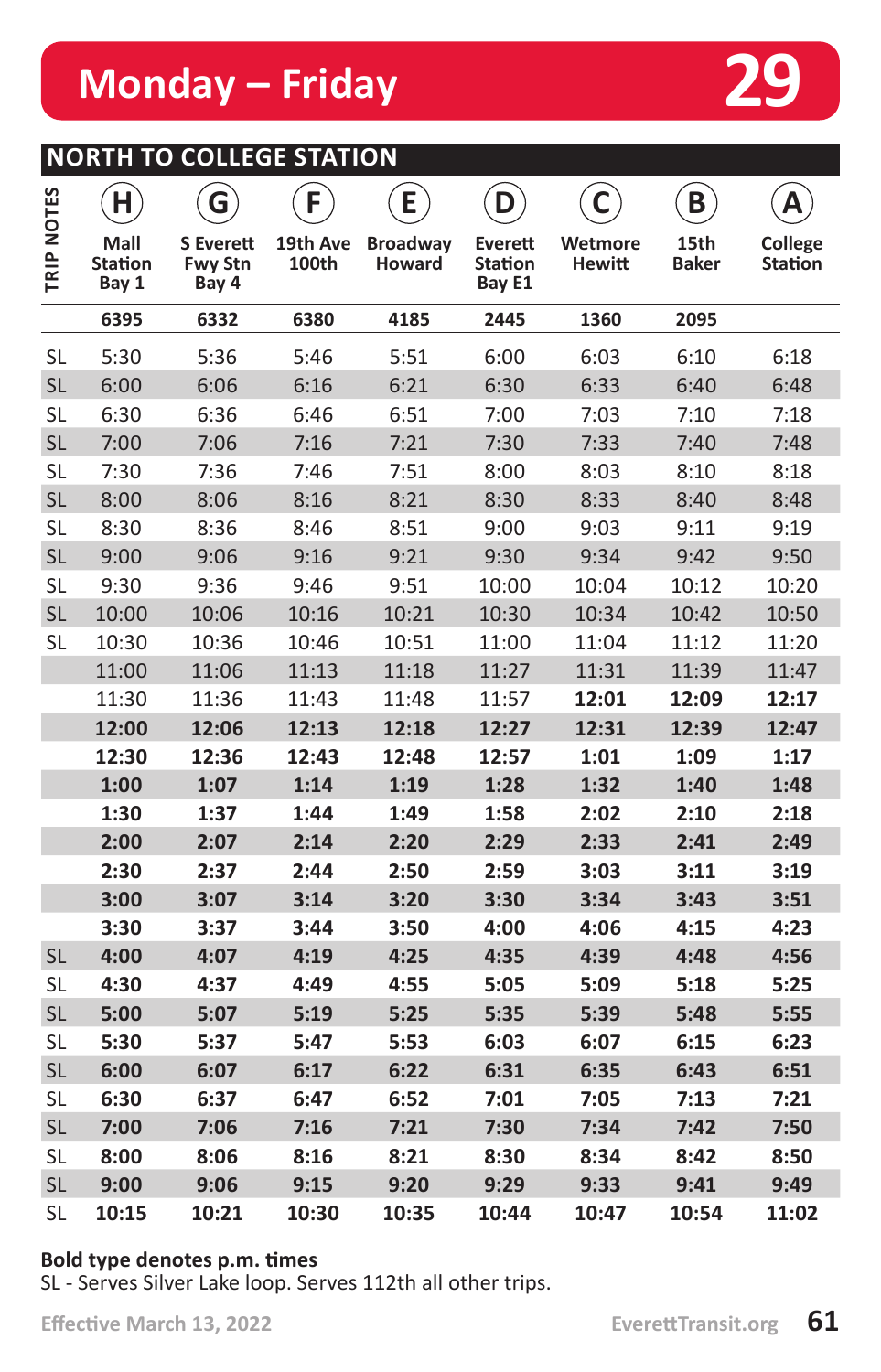

# **29** Saturday

|            | Α                                         | B                     | C                        | D                                   | E                                 | F                 | G                                           | Н                      |
|------------|-------------------------------------------|-----------------------|--------------------------|-------------------------------------|-----------------------------------|-------------------|---------------------------------------------|------------------------|
| TRIP NOTES | College<br><b>Station</b><br><b>Bay D</b> | 15th<br><b>Fulton</b> | Wetmore<br><b>Hewitt</b> | Everett<br><b>Station</b><br>Bay F1 | <b>Broadway</b><br><b>Madison</b> | 19th Ave<br>101st | <b>S</b> Everett<br><b>Fwy Stn</b><br>Bay 1 | Mall<br><b>Station</b> |
|            | 1054                                      | 2100                  | 1370                     | 2340                                | 4177                              | 6377              | 6331                                        |                        |
| SL         | 8:00                                      | 8:04                  | 8:12                     | 8:18                                | 8:26                              | 8:32              | 8:42                                        | 8:55                   |
| <b>SL</b>  | 8:45                                      | 8:49                  | 8:57                     | 9:03                                | 9:11                              | 9:17              | 9:27                                        | 9:40                   |
| SL         | 9:30                                      | 9:34                  | 9:42                     | 9:48                                | 9:56                              | 10:02             | 10:12                                       | 10:25                  |
| <b>SL</b>  | 10:15                                     | 10:19                 | 10:27                    | 10:33                               | 10:41                             | 10:47             | 10:57                                       | 11:10                  |
|            | 11:00                                     | 11:04                 | 11:12                    | 11:18                               | 11:26                             | 11:32             | 11:39                                       | 11:52                  |
|            | 11:45                                     | 11:49                 | 11:57                    | 12:04                               | 12:12                             | 12:18             | 12:25                                       | 12:38                  |
|            | 12:30                                     | 12:34                 | 12:42                    | 12:49                               | 12:57                             | 1:03              | 1:10                                        | 1:23                   |
|            | 1:15                                      | 1:19                  | 1:27                     | 1:34                                | 1:42                              | 1:48              | 1:55                                        | 2:08                   |
|            | 2:00                                      | 2:04                  | 2:12                     | 2:19                                | 2:27                              | 2:33              | 2:40                                        | 2:53                   |
|            | 2:45                                      | 2:49                  | 2:57                     | 3:04                                | 3:12                              | 3:18              | 3:25                                        | 3:38                   |
| SL         | 3:30                                      | 3:34                  | 3:42                     | 3:49                                | 3:59                              | 4:05              | 4:15                                        | 4:28                   |
| <b>SL</b>  | 4:15                                      | 4:19                  | 4:27                     | 4:34                                | 4:44                              | 4:50              | 5:00                                        | 5:13                   |
| <b>SL</b>  | 5:00                                      | 5:04                  | 5:12                     | 5:19                                | 5:29                              | 5:35              | 5:45                                        | 5:58                   |
| <b>SL</b>  | 5:45                                      | 5:49                  | 5:57                     | 6:04                                | 6:12                              | 6:18              | 6:28                                        | 6:41                   |
| SL         | 6:30                                      | 6:34                  | 6:42                     | 6:48                                | 6:56                              | 7:02              | 7:12                                        | 7:21                   |
| <b>SL</b>  | 7:15                                      | 7:19                  | 7:27                     | 7:33                                | 7:41                              | 7:47              | 7:57                                        | 8:06                   |
| <b>SL</b>  | 8:00                                      | 8:04                  | 8:12                     | 8:18                                | 8:26                              | 8:32              | 8:42                                        | 8:51                   |

**Bold type denotes p.m. times**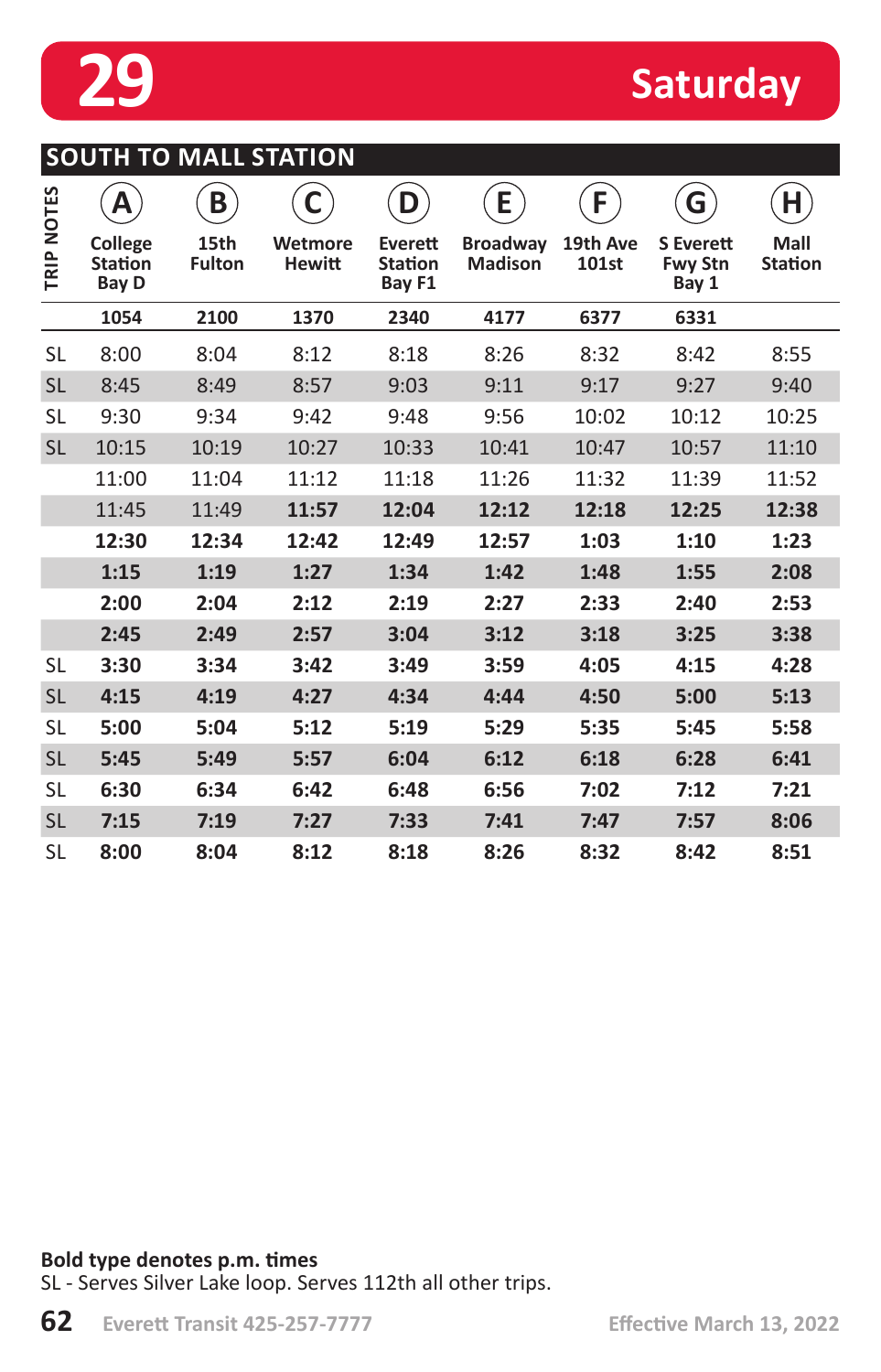

### **NORTH TO COLLEGE STATION**

|            | H                               | G                                           | F.                | E                         | D                                   | C                        | B                    | Α                         |
|------------|---------------------------------|---------------------------------------------|-------------------|---------------------------|-------------------------------------|--------------------------|----------------------|---------------------------|
| TRIP NOTES | Mall<br><b>Station</b><br>Bay 1 | <b>S</b> Everett<br><b>Fwy Stn</b><br>Bay 4 | 19th Ave<br>100th | <b>Broadway</b><br>Howard | Everett<br><b>Station</b><br>Bay E1 | Wetmore<br><b>Hewitt</b> | 15th<br><b>Baker</b> | College<br><b>Station</b> |
|            | 6395                            | 6332                                        | 6380              | 4185                      | 2445                                | 1360                     | 2095                 |                           |
| <b>SL</b>  | 7:45                            | 7:50                                        | 8:00              | 8:05                      | 8:14                                | 8:17                     | 8:24                 | 8:32                      |
| <b>SL</b>  | 8:30                            | 8:35                                        | 8:45              | 8:50                      | 8:59                                | 9:02                     | 9:10                 | 9:18                      |
| <b>SL</b>  | 9:15                            | 9:21                                        | 9:31              | 9:36                      | 9:45                                | 9:48                     | 9:56                 | 10:04                     |
| <b>SL</b>  | 10:00                           | 10:06                                       | 10:16             | 10:21                     | 10:30                               | 10:33                    | 10:41                | 10:49                     |
| <b>SL</b>  | 10:45                           | 10:51                                       | 11:01             | 11:06                     | 11:15                               | 11:18                    | 11:26                | 11:34                     |
|            | 11:30                           | 11:36                                       | 11:43             | 11:49                     | 11:58                               | 12:01                    | 12:09                | 12:17                     |
|            | 12:15                           | 12:21                                       | 12:28             | 12:34                     | 12:43                               | 12:46                    | 12:54                | 1:02                      |
|            | 1:00                            | 1:06                                        | 1:13              | 1:19                      | 1:28                                | 1:31                     | 1:39                 | 1:47                      |
|            | 1:45                            | 1:51                                        | 1:58              | 2:04                      | 2:13                                | 2:16                     | 2:24                 | 2:32                      |
|            | 2:30                            | 2:36                                        | 2:43              | 2:49                      | 2:58                                | 3:01                     | 3:09                 | 3:17                      |
| <b>SL</b>  | 3:15                            | 3:21                                        | 3:31              | 3:36                      | 3:45                                | 3:48                     | 3:56                 | 4:04                      |
| <b>SL</b>  | 4:00                            | 4:06                                        | 4:16              | 4:21                      | 4:30                                | 4:33                     | 4:42                 | 4:50                      |
| <b>SL</b>  | 4:45                            | 4:51                                        | 5:01              | 5:06                      | 5:15                                | 5:18                     | 5:27                 | 5:40                      |
| <b>SL</b>  | 5:30                            | 5:36                                        | 5:46              | 5:51                      | 6:00                                | 6:03                     | 6:11                 | 6:19                      |
| <b>SL</b>  | 6:15                            | 6:21                                        | 6:31              | 6:36                      | 6:45                                | 6:48                     | 6:56                 | 7:04                      |
| <b>SL</b>  | 7:00                            | 7:06                                        | 7:16              | 7:21                      | 7:30                                | 7:33                     | 7:41                 | 7:49                      |
| SL         | 8:00                            | 8:06                                        | 8:16              | 8:21                      | 8:30                                | 8:33                     | 8:41                 | 8:49                      |

**Bold type denotes p.m. times**  SL - Serves Silver Lake loop. Serves 112th all other trips.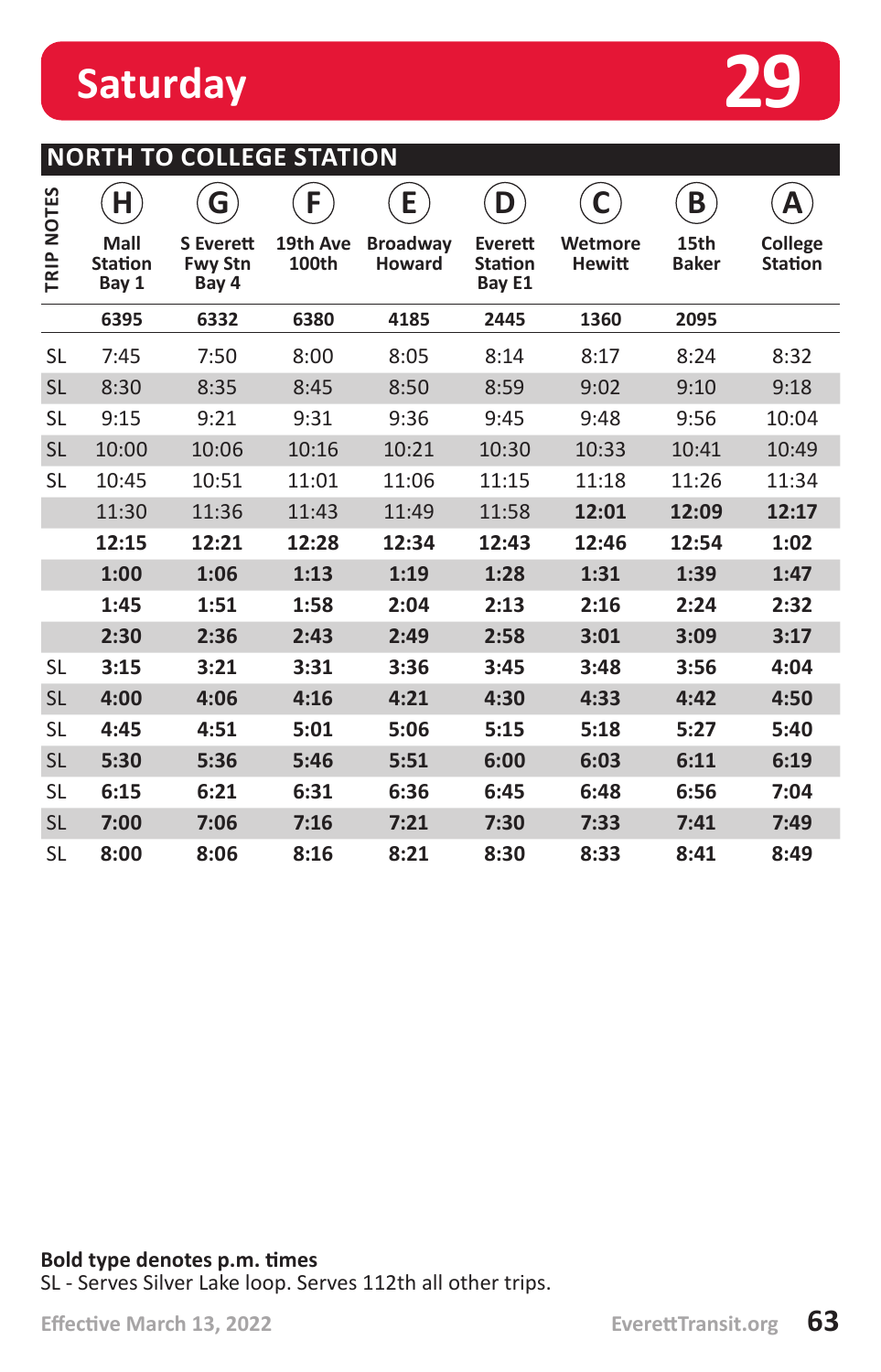

## **Sunday**

| <b>SOUTH TO MALL STATION</b> |
|------------------------------|
|------------------------------|

|            | Α                                         | B                     |                          | D                                   | E                                 | F                 | G                                           | Н                      |
|------------|-------------------------------------------|-----------------------|--------------------------|-------------------------------------|-----------------------------------|-------------------|---------------------------------------------|------------------------|
| TRIP NOTES | College<br><b>Station</b><br><b>Bay D</b> | 15th<br><b>Fulton</b> | Wetmore<br><b>Hewitt</b> | Everett<br><b>Station</b><br>Bay F1 | <b>Broadway</b><br><b>Madison</b> | 19th Ave<br>101st | <b>S</b> Everett<br><b>Fwy Stn</b><br>Bay 1 | Mall<br><b>Station</b> |
|            | 1054                                      | 2100                  | 1370                     | 2340                                | 4177                              | 6377              | 6331                                        |                        |
| <b>SL</b>  | 8:00                                      | 8:04                  | 8:11                     | 8:17                                | 8:25                              | 8:31              | 8:40                                        | 8:49                   |
| <b>SL</b>  | 8:45                                      | 8:49                  | 8:56                     | 9:02                                | 9:10                              | 9:16              | 9:25                                        | 9:34                   |
| SL         | 9:30                                      | 9:34                  | 9:41                     | 9:47                                | 9:55                              | 10:01             | 10:10                                       | 10:19                  |
| <b>SL</b>  | 10:15                                     | 10:19                 | 10:27                    | 10:33                               | 10:41                             | 10:47             | 10:56                                       | 11:04                  |
| <b>SL</b>  | 11:00                                     | 11:04                 | 11:12                    | 11:18                               | 11:26                             | 11:33             | 11:42                                       | 11:51                  |
|            | 11:45                                     | 11:49                 | 11:57                    | 12:03                               | 12:11                             | 12:18             | 12:24                                       | 12:33                  |
|            | 12:30                                     | 12:34                 | 12:42                    | 12:48                               | 12:56                             | 1:03              | 1:09                                        | 1:18                   |
|            | 1:15                                      | 1:19                  | 1:27                     | 1:33                                | 1:41                              | 1:48              | 1:54                                        | 2:03                   |
|            | 2:00                                      | 2:04                  | 2:12                     | 2:18                                | 2:26                              | 2:33              | 2:39                                        | 2:48                   |
|            | 2:50                                      | 2:54                  | 3:02                     | 3:08                                | 3:16                              | 3:23              | 3:29                                        | 3:38                   |
|            | 3:30                                      | 3:34                  | 3:42                     | 3:48                                | 3:56                              | 4:03              | 4:09                                        | 4:18                   |
| <b>SL</b>  | 4:15                                      | 4:19                  | 4:27                     | 4:33                                | 4:41                              | 4:48              | 4:58                                        | 5:07                   |
| <b>SL</b>  | 5:00                                      | 5:04                  | 5:12                     | 5:18                                | 5:26                              | 5:32              | 5:42                                        | 5:54                   |
| <b>SL</b>  | 5:45                                      | 5:49                  | 5:57                     | 6:03                                | 6:11                              | 6:17              | 6:26                                        | 6:35                   |
| SL         | 6:30                                      | 6:34                  | 6:41                     | 6:47                                | 6:55                              | 7:01              | 7:10                                        | 7:19                   |
| <b>SL</b>  | 7:15                                      | 7:19                  | 7:26                     | 7:32                                | 7:40                              | 7:46              | 7:55                                        | 8:04                   |
| SL         | 8:00                                      | 8:04                  | 8:11                     | 8:17                                | 8:25                              | 8:31              | 8:40                                        | 8:49                   |

#### **Bold type denotes p.m. times**